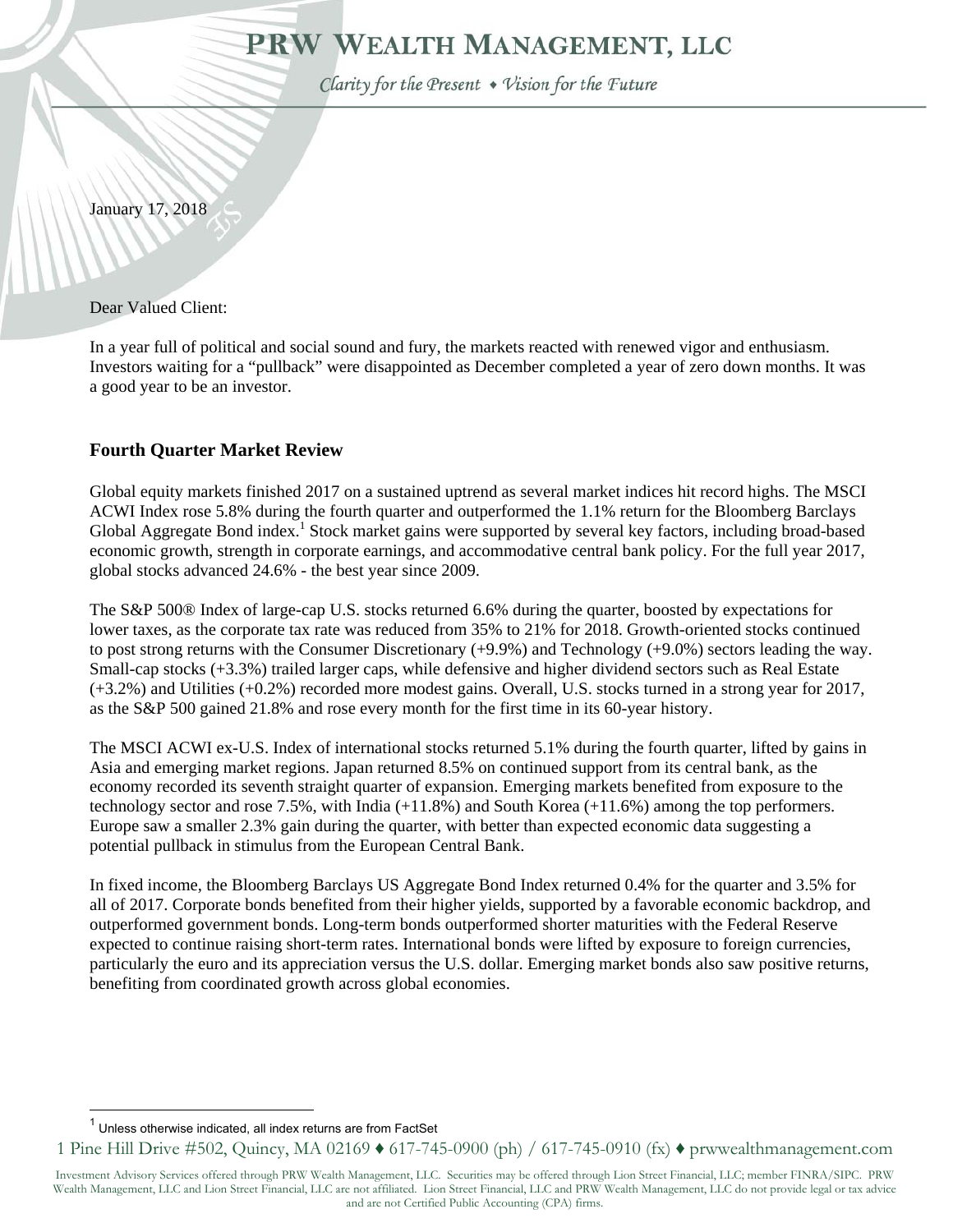

#### 2017 Q4 Index Returns

An index is a portfolio of specific securities, the performance of which is often used as a benchmark in judging the relative performance of certain asset classes. Indices are unmanaged, with no associated expenses, and investors cannot invest directly in an index. All index returns shown in the table represent total return figures in US dollars, with dividends reinvested, which means the returns include not only the change in prices for the securities in the index, but any income generated by those securities.

Sources: Bloomberg, Barclays, Dow Jones, Morningstar, MSCI Barra, Russell, Zephyr Associates.

### **Economic Highlights**

U.S. economic growth was 3.2% for the third quarter, up from the 3.1% gross domestic product (GDP) reading in the second quarter.<sup>2</sup> The Federal Reserve Bank of Atlanta forecast that GDP also rose 3.2% in the fourth quarter, lifted by better than expected retail sales and manufacturing data. This would make three straight quarters of growth above 3% -- the first time this has occurred since 2005. Analysts estimate that corporate earnings rose 10.9% (year-over-year) in the fourth quarter and 9.6% for the full year 2017. Earnings are projected to grow 11.8% in 2018, lifted by a rebound in the energy sector, with double-digit earnings growth expected for the materials, financials, and technology sectors.<sup>3</sup>

The Federal Reserve (Fed) increased short-term interest rates by 0.25% at the December FOMC meeting, raising the new target range for federal funds to 1.25%-1.50%. This was the third rate hike of 2017, but only the fifth increase since 2006. The unemployment rate was 4.1% in December, below the Fed's longer-run projection of 4.6%. The Consumer Price Index (CPI) inflation rate rose 2.2% for the 12-month period through November, driven by higher energy prices. Core inflation (excluding food and energy) increased 1.7% over the same period, while other Fed measures also remained below the  $2\%$  policy target.<sup>4</sup> In view of the low inflation readings, the Fed expects to remain accommodative with only gradual changes in monetary policy.

Service Sector and Manufacturing Sector readings have been in the high 50's for most of the last 12 months signaling strong expansion<sup>5</sup>. Stimulus on the way seems poised to keep things expanded at least near-term. In

 $\overline{a}$ 

<sup>2</sup> Source: Bureau of Economic Analysis

<sup>&</sup>lt;sup>3</sup> Source: FactSet

<sup>4</sup> Source: Bureau of Labor Statistics

<sup>5</sup> Source: ISM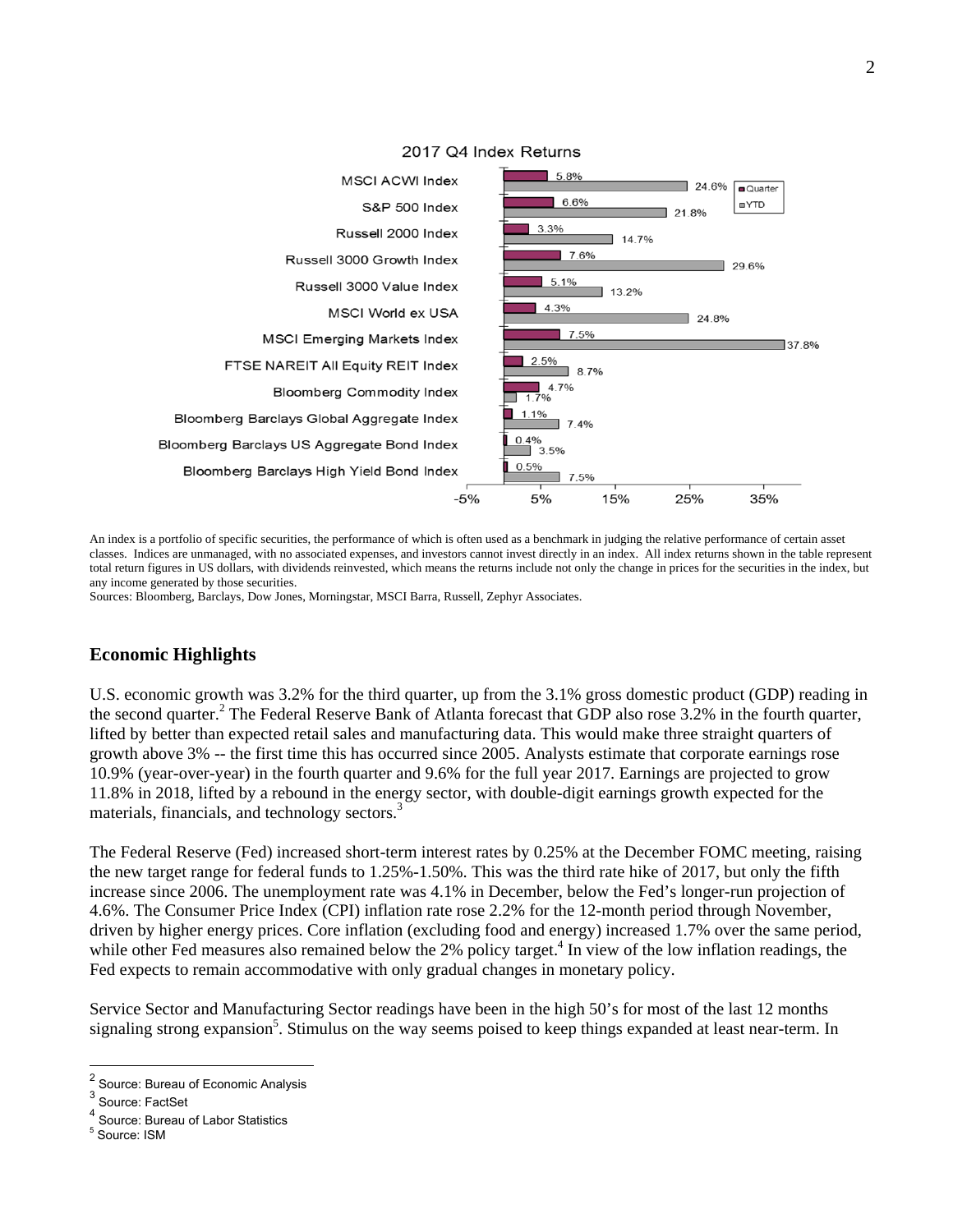addition, we have the lowest number of countries in recession ever according to DB Global Market Research and Haver Analytics.

## **Outlook**

The improving global economy helped drive strong 2017 gains for both U.S. and international stocks. The MSCI ACWI ex-U.S. Index of international stocks returned +27.8% for the year and beat U.S. stocks (+21.8%) for the first time since 2012. Notably, 44 of the 46 countries in the international index were in positive territory, and 40 had double-digit gains. A key driver to international returns was the strength in foreign currencies versus the U.S. dollar. The U.S. dollar declined -8.5% in 2017 and portfolio exposure to international stocks (and foreign currencies) provided a lift to returns for U.S. investors.<sup>5</sup> Our decision to increase exposure to international stocks last year paid big dividends.

An important concern for investors, given the extended run for stocks, is when the next market correction will arrive. The last time the S&P 500 declined 10% from its peak was over two years ago in November 2015, whereas this typically occurs about once per year. Interestingly, the U.S. stock market has gone over a year without even a 3% pullback -- the longest run in its history.<sup>6</sup> Nonetheless, stocks continue to be supported by economic momentum with corporate earnings expected to accelerate in 2018.

Global central banks also remain broadly supportive, while taking a cautious approach to reducing stimulus. Bloomberg noted in a January 2, 2018 article that global manufacturer's will strain to keep up with a faster economy. The Global Factory Index hit its highest level in almost seven years. This suggests that the uptrend could continue with market conditions being favorable for stocks but that inflationary pressures bear watching.

Looking ahead into 2018, despite much good news, there are potential risks on the horizon. U.S. stock valuations remain above historical norms while consumer and investor confidence hit seven-year highs - often times a contrarian signal for the markets. Bullish sentiment is at 60% vs an historical average of 38.5%. Ignored for most of last year, geopolitical tensions could eventually spillover, impacting financial markets. In their list of top risks for 2018, Eurasia Group – a leader in global political risk research and consulting - cites specific geopolitical issues including protectionism driven policies in the U.S. and a commensurate decline in U.S. influence in the world as key issues to watch.

Near term, we will be watching to see how the government deals with a looming shutdown. The issue has been addressed with short-term fixes so far but this Friday's deadline seems more of a defining time. We are hopeful that a meaningful compromise can be reached.

It will also be important to monitor how global central banks manage a transition from ultra-loose monetary policies. The good news from an historical perspective is that Central Banks usually do not spark recession when they start "taking away the punch bowl" as shown below.

 $\overline{a}$ <sup>5</sup> Source: Bloomberg, US Dollar Spot Index

<sup>5</sup> Source: Ned Davis Research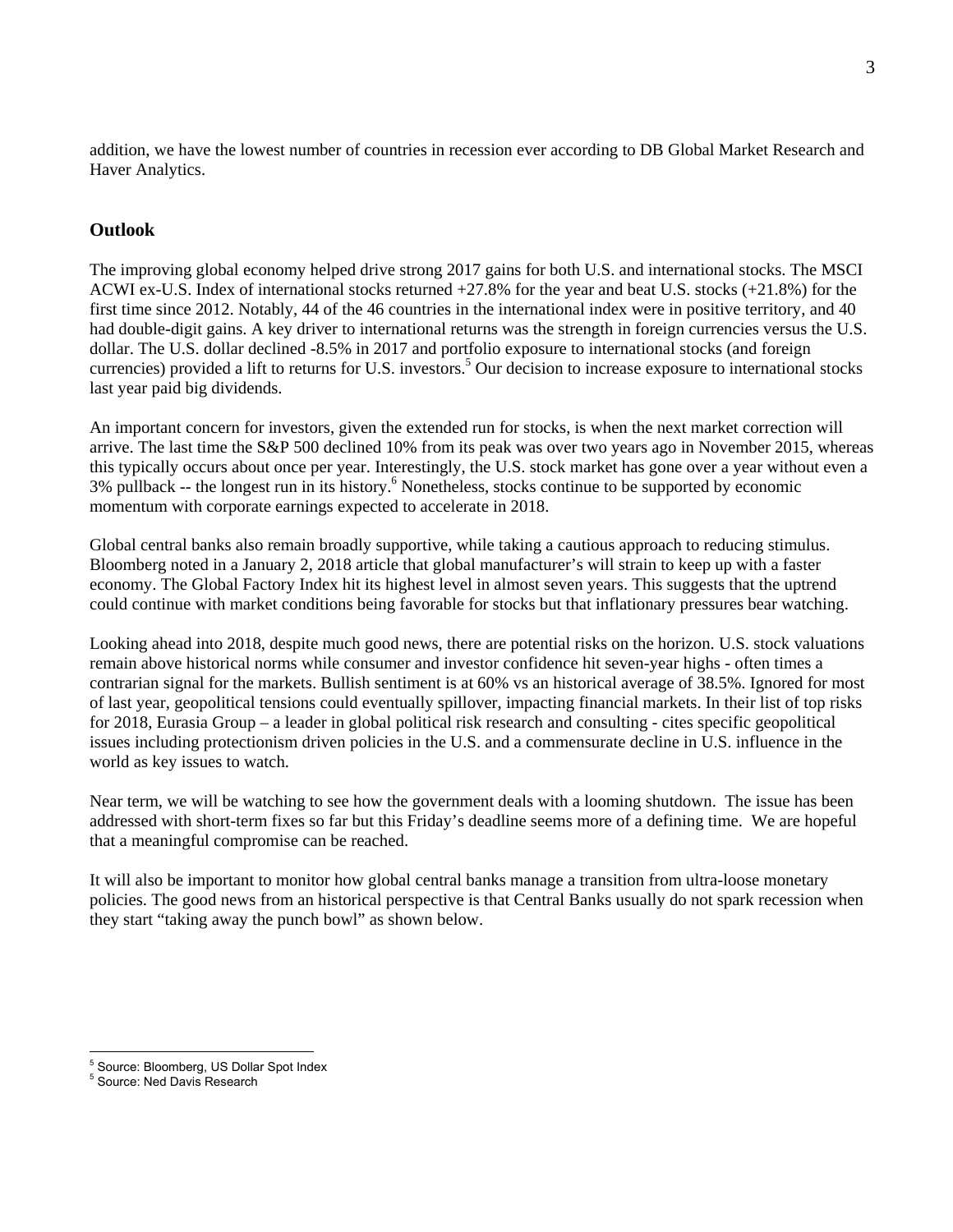|  |  |  |  |  | Fed tightening rarely causes recessions |
|--|--|--|--|--|-----------------------------------------|
|--|--|--|--|--|-----------------------------------------|

| <b>Fed Tightening Cycles</b>            | <b>Number of times</b><br>recession occurred<br>within one year after the<br>start of the Fed<br>tightening cycle | <b>Number of times</b><br>recession occurred<br>within two years after the<br>start of the Fed<br>tightening cycle | Number of times<br>recession occurred<br>within three years after<br>the start of the Fed<br>tightening cycle |  |  |
|-----------------------------------------|-------------------------------------------------------------------------------------------------------------------|--------------------------------------------------------------------------------------------------------------------|---------------------------------------------------------------------------------------------------------------|--|--|
| January 1948-January 1954               |                                                                                                                   |                                                                                                                    |                                                                                                               |  |  |
| July 1954-October 1957                  |                                                                                                                   |                                                                                                                    |                                                                                                               |  |  |
| November 1958-Nov 1959                  |                                                                                                                   |                                                                                                                    |                                                                                                               |  |  |
| May 1961-July 1963                      |                                                                                                                   |                                                                                                                    |                                                                                                               |  |  |
| December 1965 - December 1966           |                                                                                                                   |                                                                                                                    |                                                                                                               |  |  |
| March 1974 - September 1974             |                                                                                                                   |                                                                                                                    |                                                                                                               |  |  |
| February 1977 - May 1980                |                                                                                                                   |                                                                                                                    |                                                                                                               |  |  |
| August 1980 - July 1981                 |                                                                                                                   |                                                                                                                    |                                                                                                               |  |  |
| January 1982 - March 1982               |                                                                                                                   |                                                                                                                    |                                                                                                               |  |  |
| March 1983 - September 1984             |                                                                                                                   |                                                                                                                    |                                                                                                               |  |  |
| February 1987 - November 1987           |                                                                                                                   |                                                                                                                    |                                                                                                               |  |  |
| April 1988 - April 1989                 | n                                                                                                                 |                                                                                                                    |                                                                                                               |  |  |
| February 1994 - March 1995              | 0                                                                                                                 |                                                                                                                    |                                                                                                               |  |  |
| April 1997 - May 1997                   | n                                                                                                                 |                                                                                                                    |                                                                                                               |  |  |
| July 1999 - July 2000                   |                                                                                                                   |                                                                                                                    |                                                                                                               |  |  |
| June 2004 - August 2006                 |                                                                                                                   |                                                                                                                    |                                                                                                               |  |  |
| December 2015-present                   |                                                                                                                   |                                                                                                                    |                                                                                                               |  |  |
| Sum                                     |                                                                                                                   | 6                                                                                                                  |                                                                                                               |  |  |
| Probability of Fed triggering recession | 23.5%                                                                                                             | 35.3%                                                                                                              | 47.1%                                                                                                         |  |  |
| <b>Full period average</b>              | 35.3%                                                                                                             |                                                                                                                    |                                                                                                               |  |  |
| Since 1982, average                     |                                                                                                                   | 22.2%                                                                                                              |                                                                                                               |  |  |

Source: DB Global Markets Research

Our focus last year on the technology sector paid dividends and is an area we continue to like as a near-term overweight. People often compare last year's development with their experience during the tech bubble of the late 1990's. We don't subscribe to this analogy. For one thing, today's tech companies are highly profitable. By contrast, many of them hardly made any money in the 1990's. Business models have matured. What's more, looking at the dispersion of sector performance within the U.S. market, last year's tech performance does not seem that unusual compared to historical experience. In 2017, tech stocks outperformed the median of all S&P 500 sectors by 20%. On average, the top performing sector did 22.8% better compared to the median since 1990, i.e. a sector outperforming by a wide margin is not unusual or cause for bubble talk.

In 2018, we will be looking to expand portfolio exposure to disruptive technologies including robotics, genomes, and cryptocurrencies. Prior year allocations were certainly accretive. Much has been written on the topic of Bitcoin and other related currency as well as the emergence of blockchain and its ecosystem. We continue to deepen our understanding of these areas and how they may fit into portfolios going forward.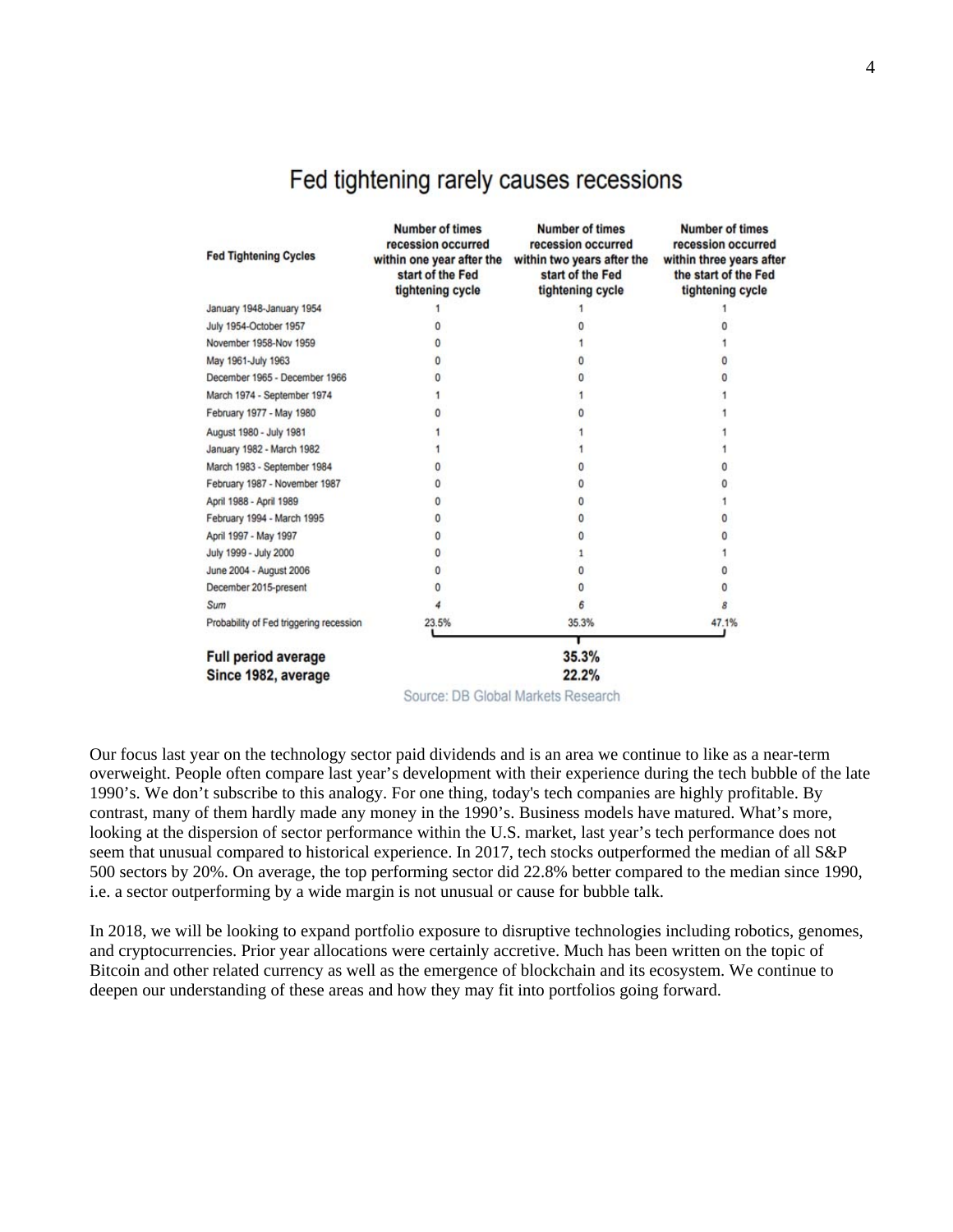#### **PRW Wealth Management News**

Just over a year ago, we embarked on a new phase in our firm's growth. Our move to become a Registered Investment Advisor with Charles Schwab as our custodian has been a time of learning new systems, interacting with new people, and growing our business with the addition of many new faces to the PRW family of clients. We expect to be busy in 2018 with efforts to grow our team and our depth of services. Stay tuned.

During the quarter, Elliot was interviewed by Investment News about his main concerns heading into the New Year. He suggested that the market has been ignoring geopolitical news and that this may not continue. We shall see…

2017 was a year that surprised many. Dramatic tax reform, the broad stream arrival of Bitcoin, a global double digit return stock market, a historically polarized electorate, and a nuclear inspired totalitarian regime on the other side of the world that has everyone paying attention. In the midst of all the change and chaos, we remain focused. What matters most to us are your priorities, and how we best engage your financial resources to accomplish all that you desire. On that mission we will never compromise. We are most grateful for the trust and confidence you extend in allowing us to come alongside you.

As always, please contact us if there have been any changes to your financial situation, your investment objectives, or your instructions concerning your account(s).

Sincerely,

Rull<br>William A. Payne Richard A. Renwick Elliot B. Herman

Rix.

This material is for informational purposes only and not meant as Tax or Legal advice. Please consult with your tax or legal advisor regarding your personal situation. PRW Wealth Management LLC does not provide legal or tax advice. Some of this material is written by Assetmark Inc. and is provided with permission. The material is for informational purposes only. It represents an assessment of the market environment at a specific point in time and is not intended to be a forecast of future events, or a guarantee of future results. It is not guaranteed by PRW Wealth Management LLC for accuracy, does not purport to be complete and is not intended to be used as a primary basis for investment decisions. It should not be construed as advice meeting the particular investment needs of any investor. Neither the information presented nor any opinion expressed constitutes a solicitation for the purchase or sale of any security. The indices mentioned are unmanaged and can't be directly invested into. Past performance doesn't guarantee future results; one can't directly invest in an index; diversification doesn't protect against loss of principal. All investing involves risk, including the potential loss of principal; there is no guarantee that any investing strategy will be successful. Neither the information nor any opinion expressed herein constitutes a solicitation for purchase or sale of any securities, and should not be relied on as financial advice.

PRW Wealth Management LLC ("PRW") is a registered investment advisor. This Portfolio Summary is provided to the intended recipient(s) only. Information is derived from sources that are believed to be reliable. Information is at a point in time and subject to change. Official account values are provided by the designated custodian or record-keeper. For any questions, please contact William Payne, Richard Renwick or Elliot Herman at 617-745-0900.

#### **Index Definitions**

**Bloomberg Commodity:** A broadly diversified index that allows investors to track futures contracts of physical commodities traded on US exchanges. The component weightings are determined by several rules designed to ensure diversified commodity exposure.

**Bloomberg Barclays Global Aggregate:** An index of global investment grade debt from twenty-four local currency markets including treasury, government-related, corporate and securitized fixed-rate bonds from both